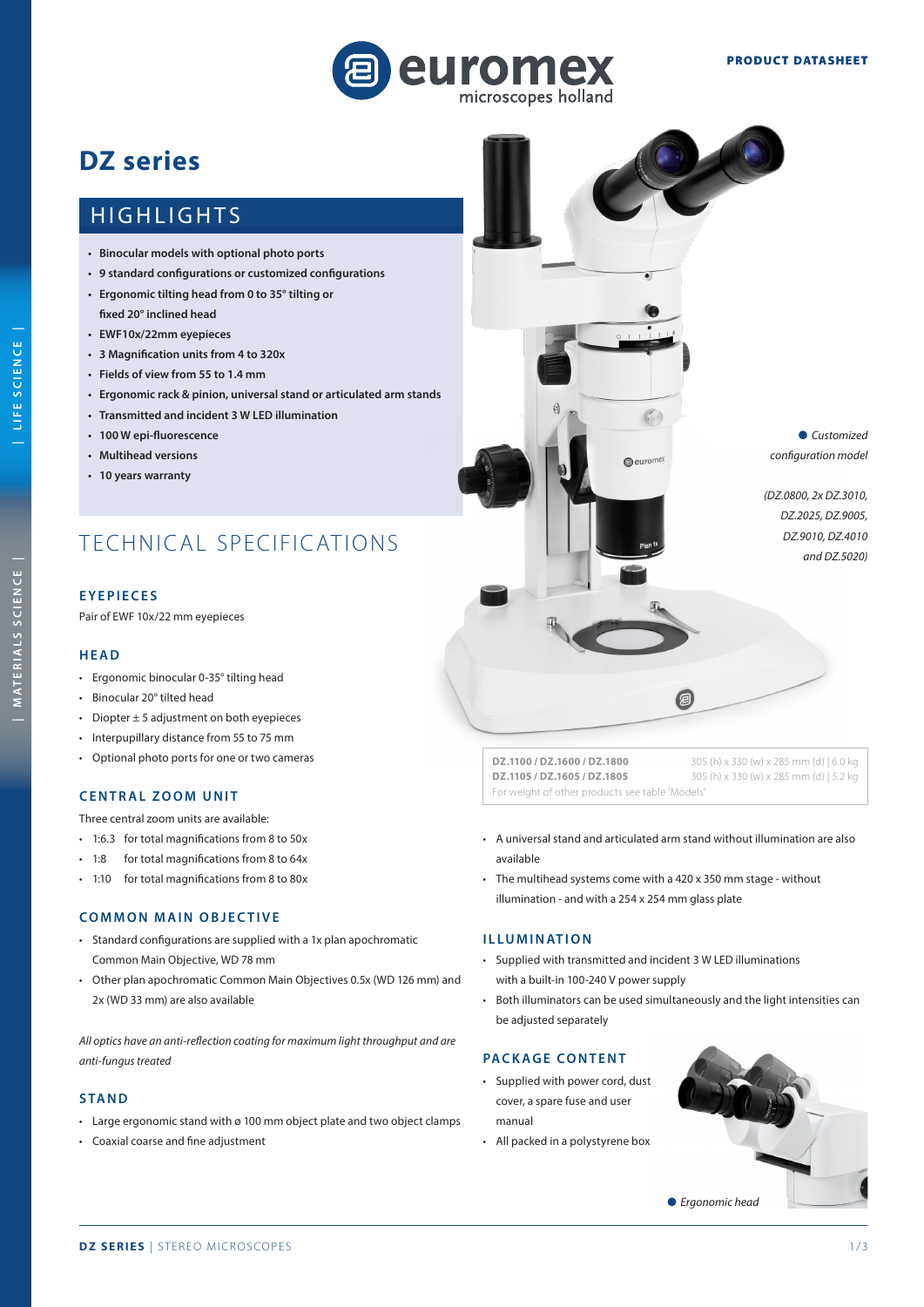

### **STANDARD CONFIGURATIONS**

- All 9 standard configurations are equipped with EWF10x/22mm eyepieces, 1x plan apochromatic Common Main Objective
- All 9 standard configurations are equipped with DZ.5040 rack & pinion stand with incident and transmitted LED illumination

## **MODELS (STANDARD)**

|         | <b>Binocular</b><br>20° head | <b>Binocular Ergo</b><br>0 to 35° tilting | <b>Dual binocular</b><br>20° heads | <b>Magnifications</b><br>from 8 to 50x | <b>Magnifications</b><br>from 8 to 64x | <b>Magnifications</b><br>from 8 to 80x |
|---------|------------------------------|-------------------------------------------|------------------------------------|----------------------------------------|----------------------------------------|----------------------------------------|
| DZ.1100 |                              |                                           |                                    |                                        |                                        |                                        |
| DZ.1104 |                              |                                           | $\bullet$                          |                                        |                                        |                                        |
| DZ.1105 |                              |                                           |                                    |                                        |                                        |                                        |
| DZ.1800 |                              | ٠                                         |                                    |                                        |                                        |                                        |
| DZ.1804 |                              |                                           | ٠                                  |                                        |                                        |                                        |
| DZ.1805 |                              |                                           |                                    |                                        |                                        |                                        |
| DZ.1600 |                              | ٠                                         |                                    |                                        |                                        |                                        |
| DZ.1604 |                              |                                           |                                    |                                        |                                        |                                        |
| DZ.1605 |                              |                                           |                                    |                                        |                                        |                                        |

*All equipped with EWF10x/22mm eyepieces*



 *DZ.0800/DZ.2020/DZ.3010(2x)/DZ.4005/DZ.5040 DZ.1104/DZ.1804/DZ.1604 Customized specification fluorescence model*

## **MAGNIFICATIONS AND FIELDS OF VIEW FOR STANDARD CONFIGURATIONS**

|                            |              |                   | 0.5x objective WD 126 mm |                               | 1.0x objective WD 78 mm<br>standard outfit |                               | 2.0x objective WD 33 mm |                               |                         |
|----------------------------|--------------|-------------------|--------------------------|-------------------------------|--------------------------------------------|-------------------------------|-------------------------|-------------------------------|-------------------------|
|                            | <b>MODEL</b> |                   | Zoom<br>indication       | <b>Total</b><br>magnification | <b>Field</b><br>of view                    | <b>Total</b><br>magnification | <b>Field</b><br>of view | <b>Total</b><br>magnification | <b>Field</b><br>of view |
|                            |              |                   | 0.8x                     | 4x                            | 55                                         | 8x                            | 27.5                    | 16x                           | 13.7                    |
|                            |              |                   | 1.0x                     | 5x                            | 44                                         | 10x                           | 22                      | 20x                           | 11                      |
|                            | .1805        |                   | 1.5x                     | 7.5x                          | 29.3                                       | 15x                           | 14.6                    | 30x                           | 7.3                     |
|                            | <b>DZ.</b>   |                   | 2.0x                     | 10x                           | 22                                         | 20x                           | 11                      | 40x                           | 5.5                     |
|                            | 1804/        | DZ.1600/1604/1605 | 3.0x                     | 15x                           | 14.6                                       | 30x                           | 7.3                     | 60x                           | 3.6                     |
|                            | DZ.          |                   | 4.0x                     | 20x                           | 11                                         | 40x                           | 5.5                     | 80x                           | 2.7                     |
|                            |              |                   | 5.0x                     | 25x                           | 8.8                                        | 50x                           | 4.4                     | 100x                          | 2.2                     |
| DZ.1100 / DZ.1104/ DZ.1105 | 1800 /       |                   | 6.0x                     | 30x                           | 7.3                                        | 60x                           | 3.6                     | 120x                          | 1.8                     |
|                            | <u>ps</u>    |                   | 6.4x                     | 32x                           | 6.8                                        | 64x                           | 3.4                     | 128x                          | 1.7                     |
|                            |              |                   | 7.0x                     | 35x                           | 6.3                                        | 70x                           | 3.1                     | 140x                          | 1.5                     |
|                            |              |                   | 8.0x                     | 40x                           | 5.5                                        | 80x                           | 2.75                    | 160x                          | 1.4                     |

*WD = working distance*